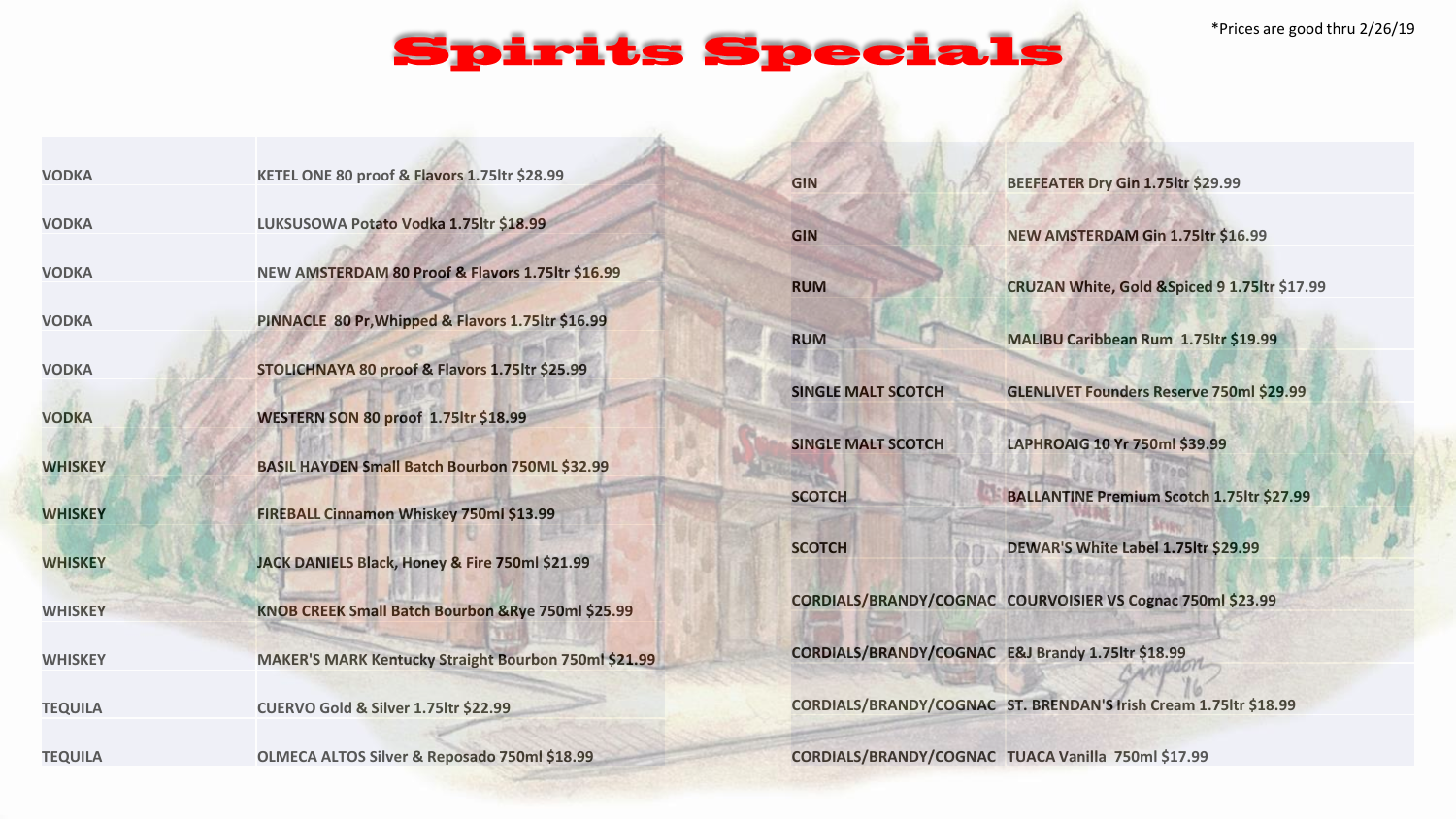## **Wine Specials**

|                 | DOMESTIC 14 HANDS Cab, Chard, Merlot, Stampede Red, Derby Red 750ml \$9.99 | <b>ROSE</b>      | AIX Rose Aix en Provence 750ml \$15.99                   |
|-----------------|----------------------------------------------------------------------------|------------------|----------------------------------------------------------|
|                 | DOMESTIC 14 HANDS Hot To Trot Red & White 750ml \$7.49                     | <b>ROSE</b>      | <b>CHARLES SMITH Band of Roses Rosé 750ml \$10.99</b>    |
| <b>DOMESTIC</b> | CONUNDRUM Red 750ml \$20.99                                                |                  | SPARKLING COOKS All Types 750ml \$7.99                   |
|                 |                                                                            |                  | SPARKLING CRISTALINO Brut, Extra Dry & Rose 750ml \$7.99 |
|                 | DOMESTIC COOPER AND THIEF BOURBON RED BLEND 750ml \$19.99                  |                  | SPARKLING MUMM All Types No Cordon 750ml \$18.99         |
|                 | DOMESTIC FERRARI CARANO Fume Blanc 750ml \$12.99                           |                  | SPARKLING RUFFINO Prosecco 750ml \$12.99                 |
|                 | DOMESTIC MICHAEL DAVID Chardonnay 750ml \$11.99                            | <b>1.5 LITER</b> | <b>CONCHA Y TORO FRONTERA All Types 1.5ltr \$8.99</b>    |
|                 | DOMESTIC MICHAEL DAVID Freakshow Cabernet and Red 750ml \$15.99            | 1.5 LITER        | FETZER ANTHONY'S HILL All Types 1.5ltr \$9.99            |
|                 | DOMESTIC MICHAEL DAVID Petite Petit 750ml \$11.99                          | 1.5 LITER        | LINDEMANS BIN All Types 1.5ltr \$9.99                    |
| <b>DOMESTIC</b> | MICHAEL DAVID Sixth Sense 750ml \$11.99                                    | <b>1.5 LITER</b> | MONDAVI WOODBRIDGE All Types 1.5ltr \$9.99               |
|                 |                                                                            | <b>BOXED</b>     | <b>BAREFOOT BOX All Types 3Ltr \$18.99</b>               |
| <b>DOMESTIC</b> | <b>PROPHECY Pinot Noir and Pinot Grigio 750ml \$8.99</b>                   | <b>BOXED</b>     | <b>BLACK BOX All Types 3Ltr \$19.99</b>                  |
| <b>IMPORT</b>   | LOSCANO Malbec 750ml \$12.99                                               | <b>BOXED</b>     | <b>BOTA BOX All Types 3Ltr \$17.99</b>                   |
| <b>IMPORT</b>   | <b>OYSTER BAY Sauvignon Blanc 750ml \$9.99</b>                             | <b>BOXED</b>     | <b>DARK HORSE All Types 3Ltr \$25.99</b>                 |
|                 |                                                                            |                  |                                                          |
| <b>IMPORT</b>   | PAITIN Barbera Serra 750ml \$13.99                                         | <b>BOXED</b>     | <b>HOUSE WINE All Types 3Ltr \$16.99</b>                 |
| <b>IMPORT</b>   | SCARPETTA Pinot Grigio - Staff Favorite! 750ml \$14.99                     | <b>BOXED</b>     | VIN VAULT All Types 3Ltr \$18.99                         |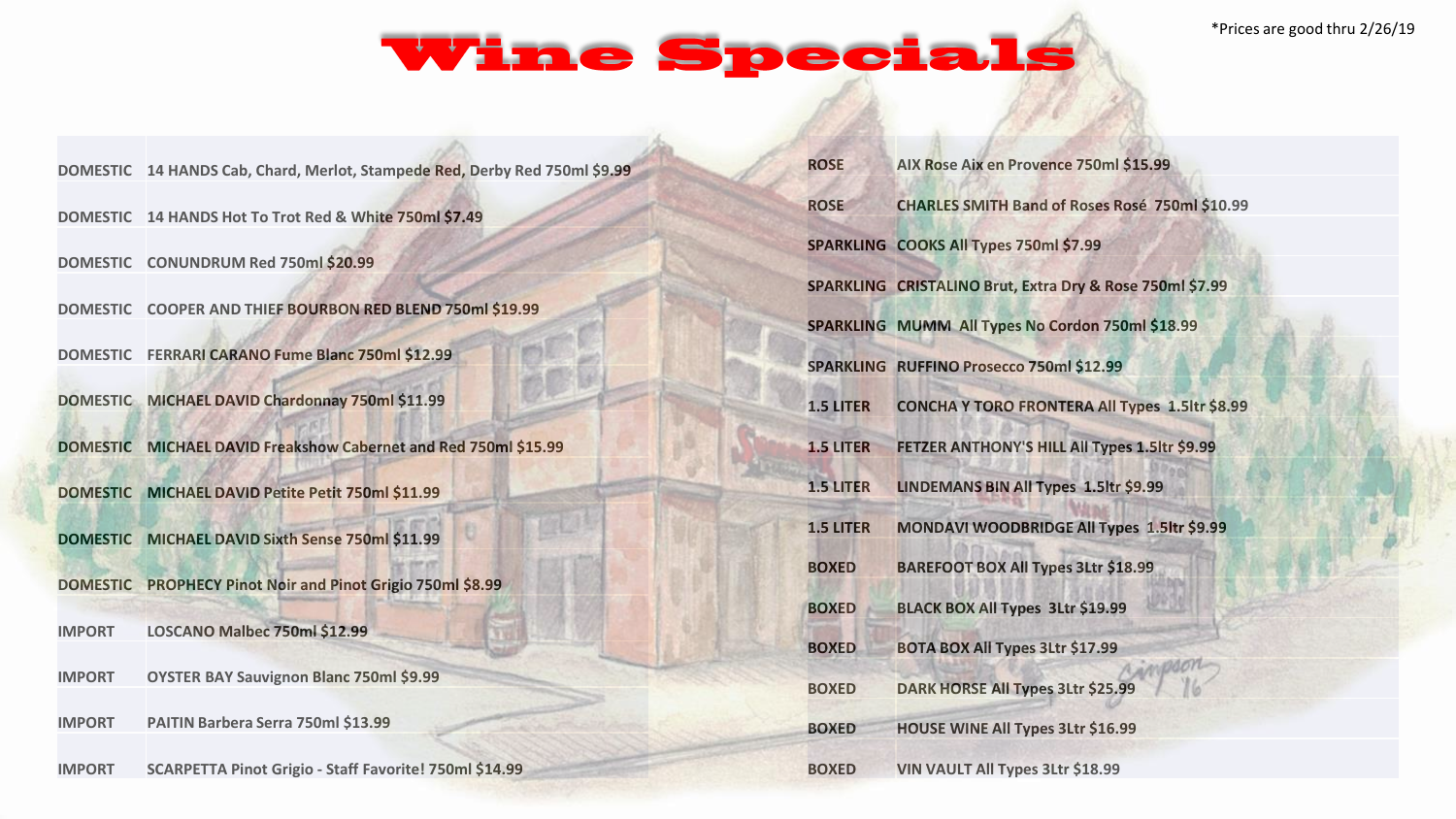\*Prices are good thru 2/26/19

## **Beer Specials**

| <b>DOMESTIC BEERS</b> | <b>BUDWEISER Regular &amp; Light 20pk Bottles \$14.99</b>    |
|-----------------------|--------------------------------------------------------------|
| <b>DOMESTIC BEERS</b> | <b>BUDWEISER Regular &amp; Light 24pkc Cans \$15.99</b>      |
| <b>DOMESTIC BEERS</b> | <b>BUDWEISER Regular, Light 24pk Bottles \$18.99</b>         |
| <b>DOMESTIC BEERS</b> | BUDWEISER Regular & Light 24pkc 8oz Cans \$9.99              |
| <b>DOMESTIC BEERS</b> | BUSCH Regular, Light 30pk Cans \$14.99                       |
| <b>DOMESTIC BEERS</b> | COORS Light & Banquet 18pk Bottles \$13.99                   |
| <b>DOMESTIC BEERS</b> | COORS Extra Gold 30pk Cans \$14.99                           |
| <b>DOMESTIC BEERS</b> | COORS Light & Banquet 24pkc Cans \$17.99                     |
| <b>DOMESTIC BEERS</b> | <b>KEYSTONE Light, Ice 30pk Cans \$14.99</b>                 |
| <b>DOMESTIC BEERS</b> | MICHELOB Ultra 24pkc Cans \$22.99                            |
| <b>DOMESTIC BEERS</b> | MILLER Lite, MGD 18pk Bottles \$13.99                        |
| <b>DOMESTIC BEERS</b> | MILLER High Life & Light 30pk Cans \$15.99                   |
| <b>DOMESTIC BEERS</b> | MILLER Lite Only! 24pkc Cans \$16.99                         |
| <b>DOMESTIC BEERS</b> | NATURAL Light & Ice 30pk Cans \$14.99                        |
| <b>DOMESTIC BEERS</b> | PABST Regular 30pk Cans \$17.99                              |
| <b>DOMESTIC BEERS</b> | <b>ROLLING ROCK 18pkc Cans \$9.99</b>                        |
| <b>DOMESTIC BEERS</b> | ROLLING ROCK & Rock Green Light 18pk Bottles \$9.99          |
|                       | <b>COLORADO MICRO 14'ers Select Types 6pk Cans \$8.99</b>    |
|                       | COLORADO MICRO 4 NOSES BREWING Select Styles 6pk Cans \$9.99 |
|                       | COLORADO MICRO ASPEN All Types 6pk Cans \$7.49               |

**COLORADO MICRO BONFIRE Select Types 6pk Cans \$7.49 COLORADO MICRO BOOTSTRAP BREWING Select Types 6pk Cans \$8.99 COLORADO MICRO BRISTOL All Types 6pk Cans \$7.99 COLORADO MICRO COLORADO NATIVE Lager 12pk Bottles \$13.99 COLORADO MICRO DENVER BEER COMPANY Select Types 6pk Cans \$7.99 COLORADO MICRO DIEBOLT Select Types 6pk Cans \$7.99 COLORADO MICRO EDDYLINE Select Types 6pk 16oz Cans \$8.99 COLORADO MICRO FINKEL & GARF Select Types 6pk Cans \$8.99 COLORADO MICRO HIGH HOPS Select Types 6pk Cans \$7.99 COLORADO MICRO LEFT HAND Select Types 6pk Bottles & Cans \$7.99 COLORADO MICRO LONE TREE BREWING Select Types 6pk Cans \$7.49 COLORADO MICRO SOULCRAFT All Types 6pk Cans \$8.99 COLORADO MICRO STATION 26 BREWING Select Types 6pk Cans \$7.99 COLORADO MICRO TELLURIDE Select Types 6pkc Cans \$7.99 COLORADO MICRO TRINITY BREW NE IPA 6pkc Cans \$10.99 AMERICAN CRAFT BEERS CIGAR CITY Select Types 6pk Cans \$8.99 AMERICAN CRAFT BEERS DESCHUTES (OR) Select Types 12pk Bottles \$14.99 AMERICAN CRAFT BEERS KONA (HI) Longboard & Sampler 12pk Bottles \$13.99 AMERICAN CRAFT BEERS LA CUMBRE (NM) All Types 4pk 16oz Cans \$9.49 AMERICAN CRAFT BEERS LAGUNITAS (CA) Select Types 6pk Bottles \$8.99**